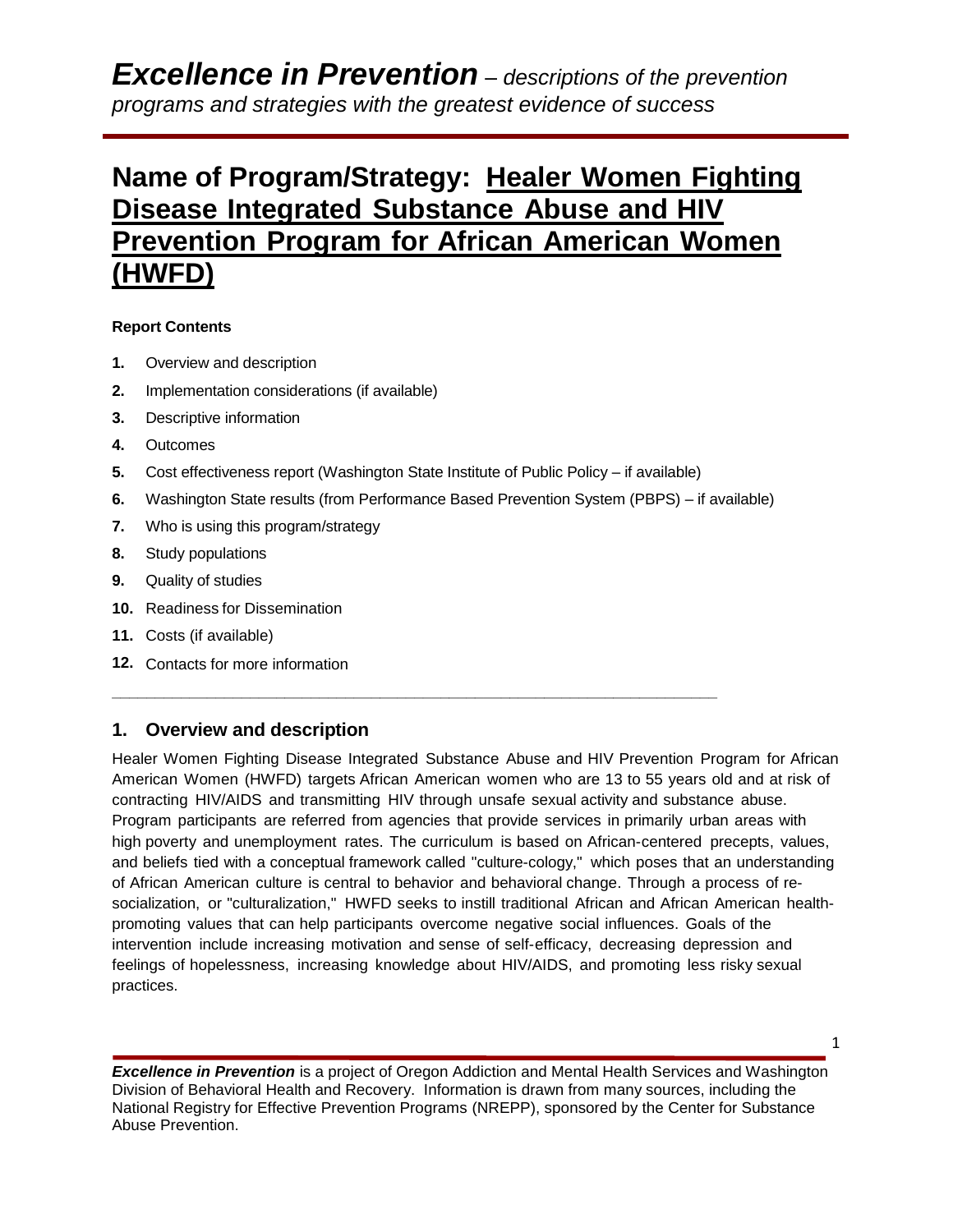# **2. Implementation considerations (if available)**

HWFD has four core components: (1) the African Centered Behavioral Change HIV/AIDS & Substance Abuse Prevention Curriculum, (2) the Zola Ngolo Healing Ritual; (3) the Self-Healing Practice: Loving Oneself; and (4) Journaling. HWFD's strategies address women as whole persons in the context of family and community. These strategies include self- and collective-directed veneration, rituals of reflection and healing, and cultural realignment. The intervention is conducted by trained professional and paraprofessional women assisted by a licensed mental health professional and delivered in 16 weekly 2-hour modules. The content of the modules can be augmented with input from the participants. The modules incorporate individual sessions and group discussions, behavioral skills practice, lectures, role- playing, viewing of prevention videos, and take-home exercises.

| <b>Areas of Interest</b>      | Mental health promotion                                                                                                                       |
|-------------------------------|-----------------------------------------------------------------------------------------------------------------------------------------------|
|                               | Substance abuse prevention                                                                                                                    |
| <b>Outcomes</b>               | 1: Knowledge, attitudes, beliefs, and intentions<br>related to HIV/AIDS and risky sexual behaviors                                            |
|                               | 2: Self-efficacy                                                                                                                              |
|                               | 3: Attitudes toward drug use                                                                                                                  |
|                               | 4: Self-worth                                                                                                                                 |
|                               | 5: Hopelessness and depression                                                                                                                |
| <b>Outcome Categories</b>     | Drugs                                                                                                                                         |
|                               | Mental health                                                                                                                                 |
|                               | Social functioning                                                                                                                            |
| Ages                          | 13-17 (Adolescent)                                                                                                                            |
|                               | 18-25 (Young adult)                                                                                                                           |
|                               | 26-55 (Adult)                                                                                                                                 |
| <b>Genders</b>                | Female                                                                                                                                        |
| <b>Races/Ethnicities</b>      | <b>Black or African American</b>                                                                                                              |
| <b>Settings</b>               | Other community settings                                                                                                                      |
| <b>Geographic Locations</b>   | Urban                                                                                                                                         |
| <b>Implementation History</b> | Since its development in the late 1990s, HWFD<br>has been delivered to an estimated 200 women in<br>the San Francisco Bay area of California. |

# **3. Descriptive information**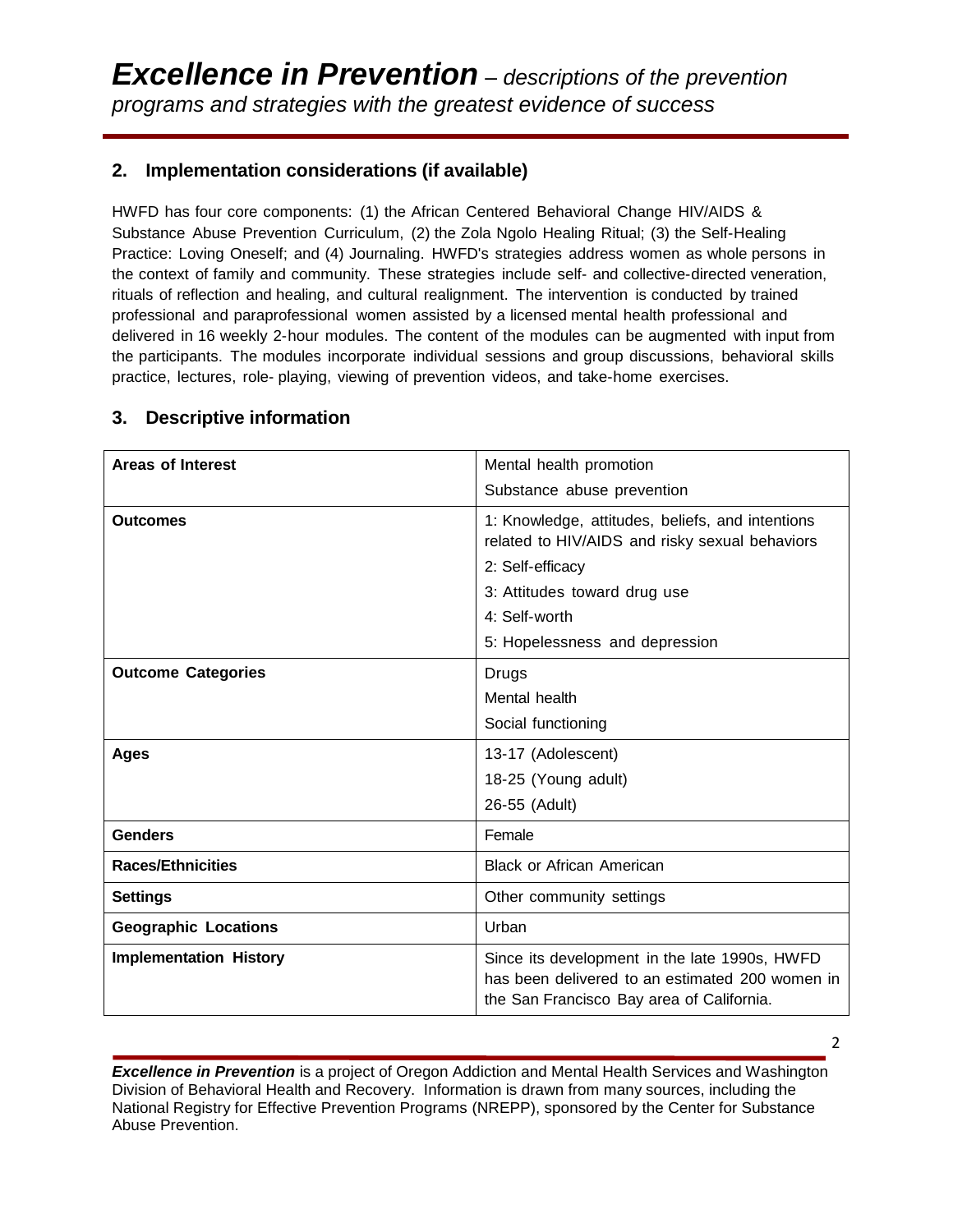# *Excellence in Prevention – descriptions of the prevention programs and strategies with the greatest evidence of success*

| <b>NIH Funding/CER Studies</b>   | Partially/fully funded by National Institutes of<br>Health: No                                |
|----------------------------------|-----------------------------------------------------------------------------------------------|
|                                  | Evaluated in comparative effectiveness research<br>studies: No                                |
| <b>Adaptations</b>               | No population- or culture-specific adaptations<br>were identified by the applicant.           |
| <b>Adverse Effects</b>           | No adverse effects, concerns, or unintended<br>consequences were identified by the applicant. |
| <b>IOM Prevention Categories</b> | Indicated                                                                                     |
|                                  | Selective                                                                                     |

# **4. Outcomes**

# **Outcome 1: Knowledge, attitudes, beliefs, and intentions related to HIV/AIDS and risky sexual behaviors**

| <b>Description of Measures</b> | Knowledge, attitudes, beliefs, and intentions related to HIV/AIDS and<br>risky sexual behaviors were assessed using self-reports. From the                                                                                                                                                                                                                                                                            |
|--------------------------------|-----------------------------------------------------------------------------------------------------------------------------------------------------------------------------------------------------------------------------------------------------------------------------------------------------------------------------------------------------------------------------------------------------------------------|
|                                | Sexual Relations Scale, the following two subscales were used:                                                                                                                                                                                                                                                                                                                                                        |
|                                | Attitudes toward condom use, which consists of items indicating<br>$\bullet$<br>the extent to which a woman has a favorable attitude toward the<br>use of condoms in sexual activity. Examples of items include<br>"Condoms provide no protection against AIDS," "Using a condom<br>during sex prevents a man from enjoying himself," and "If I ask him<br>to use a condom my partner would think I don't trust him." |
|                                | Risky sexual behaviors, which consists of two items that indicate<br>the extent to which a person engages in high-risk sex behaviors: "If<br>a man wants to have sex with me and I like him, I will just do it"<br>and "It is OK to have unprotected sex with someone before you<br>really know that person."                                                                                                         |
|                                | From the American Red Cross Behavioral Intent Scale, the following<br>two subscales were used:                                                                                                                                                                                                                                                                                                                        |
|                                | Intention to change sex behaviors, which includes items such as<br>$\bullet$<br>"Based on what I know about HIV/AIDS, I will (postpone sexual<br>activity, change my sexual habits)."                                                                                                                                                                                                                                 |
|                                | Intention to practice safe sex, which indicates the extent to which a<br>٠<br>person intends to engage in behavior that provides protection from                                                                                                                                                                                                                                                                      |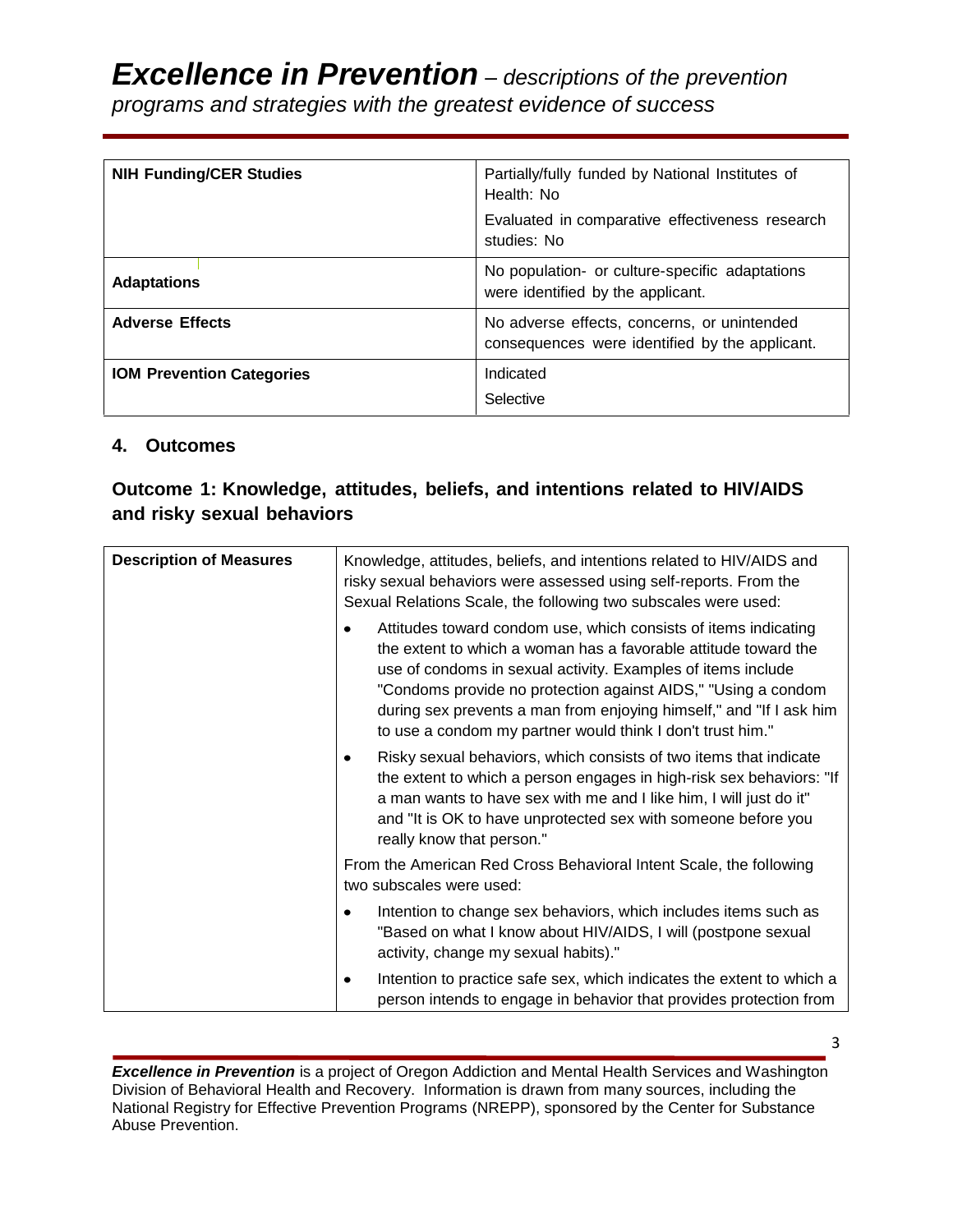# *Excellence in Prevention – descriptions of the prevention programs and strategies with the greatest evidence of success*

|                     | contracting the virus. The items ask, on the basis of what he or she<br>knows about HIV/AIDS, whether he or she will, "request that [my]<br>partner use condoms," "not share needles with anyone," or "not<br>engage in sexual activity after drinking or doing drugs."<br>From the Attitudes About HIV/AIDS Scale, the following two subscales<br>were used<br>Sense of fatalism, which provides an indicator of a person's |
|---------------------|------------------------------------------------------------------------------------------------------------------------------------------------------------------------------------------------------------------------------------------------------------------------------------------------------------------------------------------------------------------------------------------------------------------------------|
|                     | feelings of helplessness related to the issue of HIV. Examples of<br>items include "I feel helpless against a disease like AIDS," "My risk<br>of getting AIDS is low," and "There is very little a person can do to<br>keep from getting AIDS."                                                                                                                                                                              |
|                     | Attitudes toward HIV/AIDS, which measures how a person feels<br>$\bullet$<br>about HIV/AIDS. Examples of items include "I feel helpless against<br>a disease like AIDS," "The idea of getting AIDS frightens me,"<br>"Condoms provide no protection about AIDS," and "There is very<br>little a person can do to keep from getting AIDS."                                                                                    |
|                     | In addition, the study employed the HIV/AIDS Knowledge Scale, which<br>assesses a respondent's general knowledge about the disease and its<br>transmission modes and attitudes toward people with HIV/AIDS. Items<br>include questions such as "Do you think a person can catch HIV/AIDS<br>by sharing drug needles, from toilet seats, from kissing someone<br>infected with AIDS, etc.?"                                   |
|                     | Study participants were recruited from community agencies providing<br>services to African American women. Women in the intervention<br>group received the HWFD intervention, while those in the comparison<br>group received the standard services provided by the agencies.                                                                                                                                                |
| <b>Key Findings</b> | At pretest, the intervention and comparison groups did not differ<br>significantly in attitudes toward condom use, risky sexual behaviors,<br>intention to change sexual behaviors, and intention to practice safe<br>sex.                                                                                                                                                                                                   |
|                     | At posttest, relative to the comparison group, the intervention group<br>showed greater improvement in this outcome, with more supportive<br>attitudes toward condom use ( $p = .05$ ), less risky sexual behaviors ( $p$<br>$= .02$ ), increased intentions to change sexual behaviors ( $p = .001$ ),<br>and increased intentions to practice safe sex ( $p = .007$ ).                                                     |
|                     | In pretest-to-post-test analyses, the intervention group members<br>showed a decrease in their sense of fatalism ( $p = .002$ ), an increase<br>in favorable attitudes toward people with HIV/AIDS ( $p = .02$ ), and an<br>increase in HIV/AIDS knowledge ( $p = .005$ ).                                                                                                                                                   |

**Excellence in Prevention** is a project of Oregon Addiction and Mental Health Services and Washington Division of Behavioral Health and Recovery. Information is drawn from many sources, including the National Registry for Effective Prevention Programs (NREPP), sponsored by the Center for Substance Abuse Prevention.

4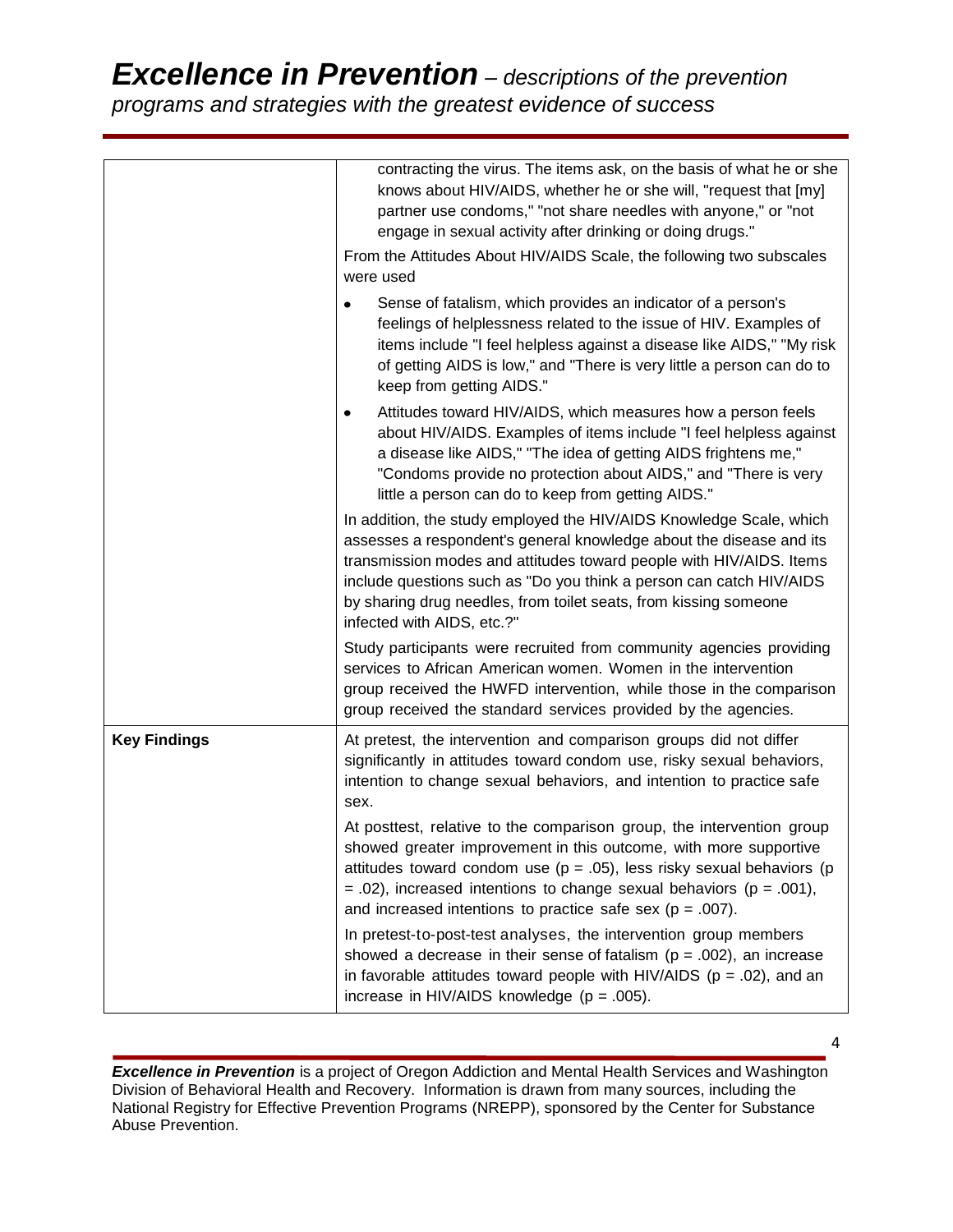| <b>Studies Measuring Outcome</b>  | Study 1               |
|-----------------------------------|-----------------------|
| <b>Study Design</b>               | Quasi-experimental    |
| <b>Quality of Research Rating</b> | $2.4$ (0.0-4.0 scale) |

# **Outcome 2: Self-efficacy**

| <b>Description of Measures</b>    | Self-efficacy was measured using self-reports on the following:                                                                                                                                                                                                                                               |
|-----------------------------------|---------------------------------------------------------------------------------------------------------------------------------------------------------------------------------------------------------------------------------------------------------------------------------------------------------------|
|                                   | Control of life subscale from the Modified Piers-Harris Scale, which<br>measures the extent to which respondents believe they are in charge of<br>their own life. Examples of items include "What happens to me is my<br>own doing" and "I feel that I have little control over things that happen to<br>me." |
|                                   | Sense of motivation subscale from the Self-Efficacy Scale, which<br>measures respondents' feeling of control of their situation and ability to<br>get things done. Examples of items include "I can become anything I<br>want to be" and "When I decide to do something I go right to work on it."            |
| <b>Key Findings</b>               | Study participants were recruited from community agencies providing<br>services to African American women. Women in the intervention group<br>received the HWFD intervention, while those in the comparison group<br>received the standard services provided by the agencies.                                 |
|                                   | At pretest, the intervention and comparison groups did not differ<br>significantly in their sense of control in life. At posttest, relative to the<br>comparison group, the intervention group had a higher sense of control<br>in life ( $p = .009$ ).                                                       |
|                                   | In pretest-to-post-test analyses, the intervention group members<br>showed an increase in their sense of motivation ( $p = .03$ ).                                                                                                                                                                            |
| <b>Studies Measuring Outcome</b>  | Study 1                                                                                                                                                                                                                                                                                                       |
| <b>Study Design</b>               | Quasi-experimental                                                                                                                                                                                                                                                                                            |
| <b>Quality of Research Rating</b> | $2.3$ (0.0-4.0 scale)                                                                                                                                                                                                                                                                                         |

# **Outcome 3: Attitudes toward drug use**

| <b>Description of Measures</b> | Attitudes toward drug use were measured using self-reports on items |
|--------------------------------|---------------------------------------------------------------------|
|                                | from the Ideas About Drug Use Scale, which was developed for the    |
|                                | study. Examples of items include "Using drugs causes people to lose |
|                                | self-control," "Using drugs helps people overcome boredom," and     |

**Excellence in Prevention** is a project of Oregon Addiction and Mental Health Services and Washington Division of Behavioral Health and Recovery. Information is drawn from many sources, including the National Registry for Effective Prevention Programs (NREPP), sponsored by the Center for Substance Abuse Prevention.

5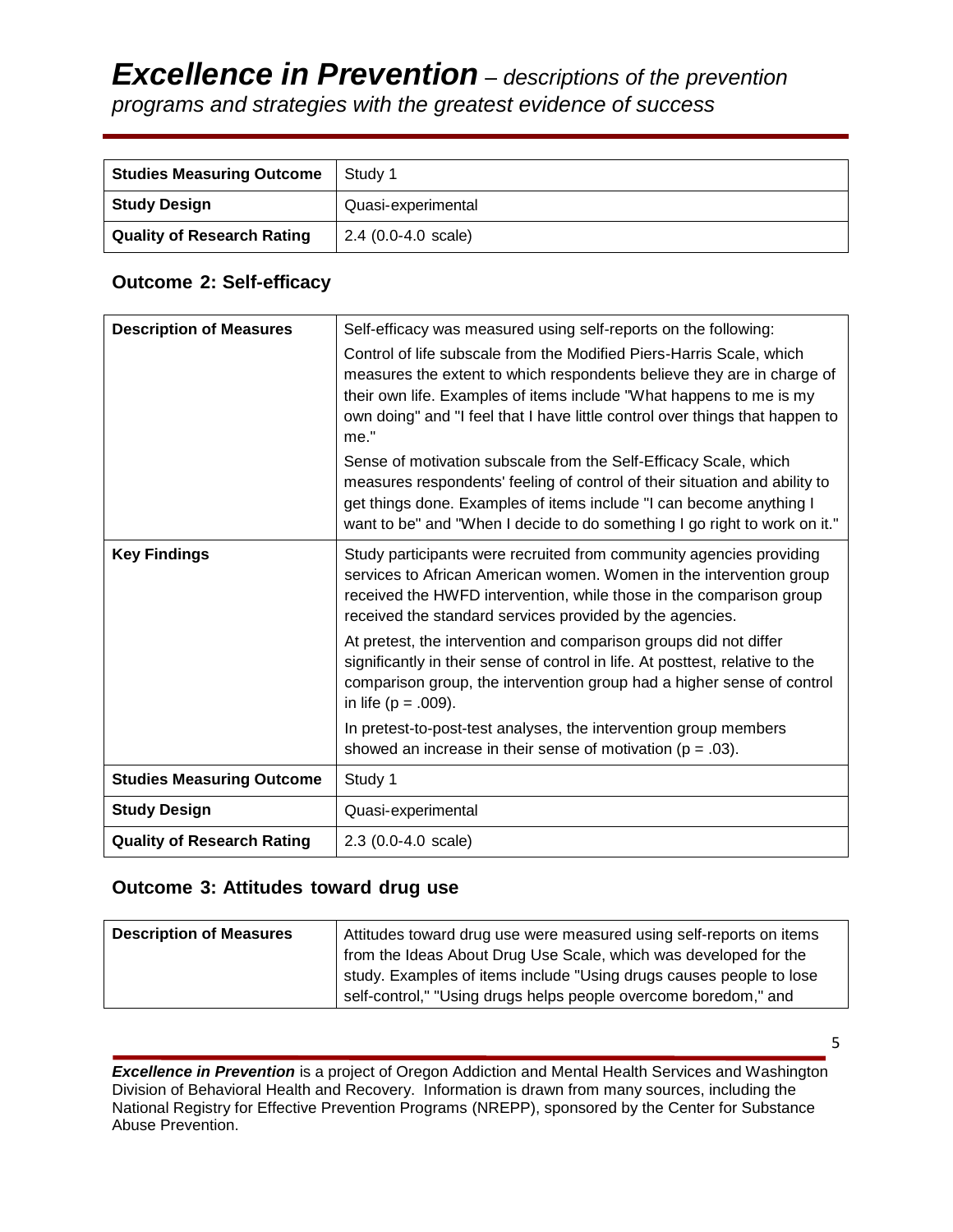# *Excellence in Prevention – descriptions of the prevention*

*programs and strategies with the greatest evidence of success*

|                                   | "Illegal drug users have difficulty carrying out daily tasks."                                                                                                                                                                                                                                                                                                                                                                                                                                          |  |
|-----------------------------------|---------------------------------------------------------------------------------------------------------------------------------------------------------------------------------------------------------------------------------------------------------------------------------------------------------------------------------------------------------------------------------------------------------------------------------------------------------------------------------------------------------|--|
| <b>Key Findings</b>               | Study participants were recruited from community agencies providing<br>services to African American women. Women in the intervention group<br>received the HWFD intervention, while those in the comparison group<br>received the standard services provided by the agencies.<br>In pretest-to-post-test analyses, the intervention group showed<br>improvement in attitudes toward drug use ( $p = .03$ ). No significant<br>differences were found between the intervention and comparison<br>groups. |  |
| <b>Studies Measuring Outcome</b>  | Study 1                                                                                                                                                                                                                                                                                                                                                                                                                                                                                                 |  |
| <b>Study Design</b>               | Quasi-experimental                                                                                                                                                                                                                                                                                                                                                                                                                                                                                      |  |
| <b>Quality of Research Rating</b> | $2.4$ (0.0-4.0 scale)                                                                                                                                                                                                                                                                                                                                                                                                                                                                                   |  |

# **Outcome 4: Self-worth**

| <b>Description of Measures</b> | Self-worth was assessed using self-reports on three subscales from the<br><b>Modified Piers-Harris Scale:</b>                                                                                                                                                                                                                                                                       |
|--------------------------------|-------------------------------------------------------------------------------------------------------------------------------------------------------------------------------------------------------------------------------------------------------------------------------------------------------------------------------------------------------------------------------------|
|                                | Measures of self-worth, designed to assess a person's feelings of<br>his or her own abilities and characteristics.                                                                                                                                                                                                                                                                  |
|                                | Measures of sense of veneration, designed to assess the extent to<br>$\bullet$<br>which a person has the condition and/or ability to hold himself or<br>herself in high regard and deep respect. Examples of items include<br>"I am able to do things as well as most people," "I feel that I have a<br>number of good qualities," and "I feel that I have much to be proud<br>of." |
|                                | Measures of authenticity, designed to assess understanding and/or<br>٠<br>recognition of one's essence (genuineness) and that which is<br>consistent with one's essence (goodness). Examples of items<br>include "I feel that I am a person of value," "I manage my own<br>affairs well," and "I have a positive attitude toward myself."                                           |
| <b>Key Findings</b>            | Study participants were recruited from community agencies providing<br>services to African American women. Women in the intervention group<br>received the HWFD intervention, while those in the comparison group<br>received the standard services provided by the agencies.                                                                                                       |
|                                | In pretest-to-post-test analyses, the intervention group members<br>showed an increase in their sense of self-worth ( $p = .02$ ), sense of                                                                                                                                                                                                                                         |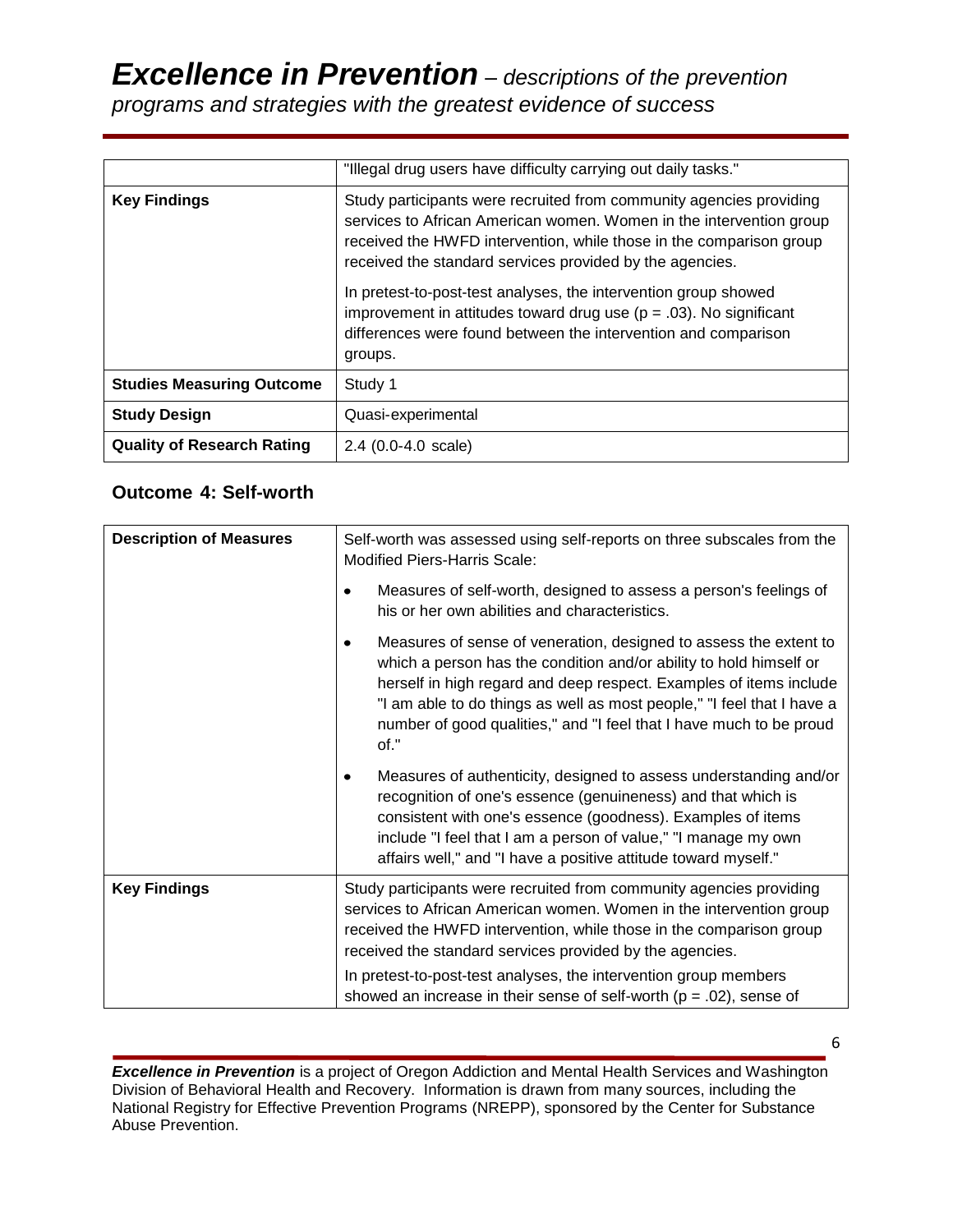*Excellence in Prevention – descriptions of the prevention programs and strategies with the greatest evidence of success*

|                                   | veneration ( $p = .01$ ), and sense of authenticity ( $p = .006$ ). No significant<br>differences were found between the intervention and comparison<br>groups. |
|-----------------------------------|-----------------------------------------------------------------------------------------------------------------------------------------------------------------|
| <b>Studies Measuring Outcome</b>  | Study 1                                                                                                                                                         |
| <b>Study Design</b>               | Quasi-experimental                                                                                                                                              |
| <b>Quality of Research Rating</b> | $2.3(0.0-4.0 scale)$                                                                                                                                            |

# **Outcome 5: Hopelessness and depression**

| <b>Description of Measures</b>    | Hopelessness and depression were assessed using self-reports on the<br>following measures:                                                                                                                                                                                                                            |
|-----------------------------------|-----------------------------------------------------------------------------------------------------------------------------------------------------------------------------------------------------------------------------------------------------------------------------------------------------------------------|
|                                   | Beck Hopelessness Scale, which measures three major aspects of<br>$\bullet$<br>hopelessness: feelings about the future, loss of motivation, and<br>expectations.                                                                                                                                                      |
|                                   | Crumbaugh Purpose-in-Life Test, which measures the extent to<br>which an individual perceives life to be meaningful and contains<br>two orthogonal dimensions: despair and enthusiasm.                                                                                                                                |
|                                   | Beck Depression Inventory, which assesses symptoms of<br>depression, including negative attitudes toward self, performance<br>impairment, and somatic (bodily) disturbance.                                                                                                                                           |
| <b>Key Findings</b>               | Study participants were recruited from community agencies providing<br>services to African American women. Women in the intervention group<br>received the HWFD intervention, while those in the comparison group<br>received the standard services provided by the agencies.                                         |
|                                   | At pretest, the intervention and comparison groups did not differ<br>significantly in levels of hopelessness and purpose in life. At posttest,<br>relative to the comparison group, the intervention group had lower<br>levels of hopelessness ( $p = .02$ ) and higher levels of purpose in life ( $p =$<br>$.02$ ). |
|                                   | In pretest-to-post-test analyses, the intervention group showed a<br>reduction in depression symptoms ( $p = .001$ ).                                                                                                                                                                                                 |
| <b>Studies Measuring Outcome</b>  | Study 1                                                                                                                                                                                                                                                                                                               |
| <b>Study Design</b>               | Quasi-experimental                                                                                                                                                                                                                                                                                                    |
| <b>Quality of Research Rating</b> | 2.5 (0.0-4.0 scale)                                                                                                                                                                                                                                                                                                   |

**Excellence in Prevention** is a project of Oregon Addiction and Mental Health Services and Washington Division of Behavioral Health and Recovery. Information is drawn from many sources, including the National Registry for Effective Prevention Programs (NREPP), sponsored by the Center for Substance Abuse Prevention.

7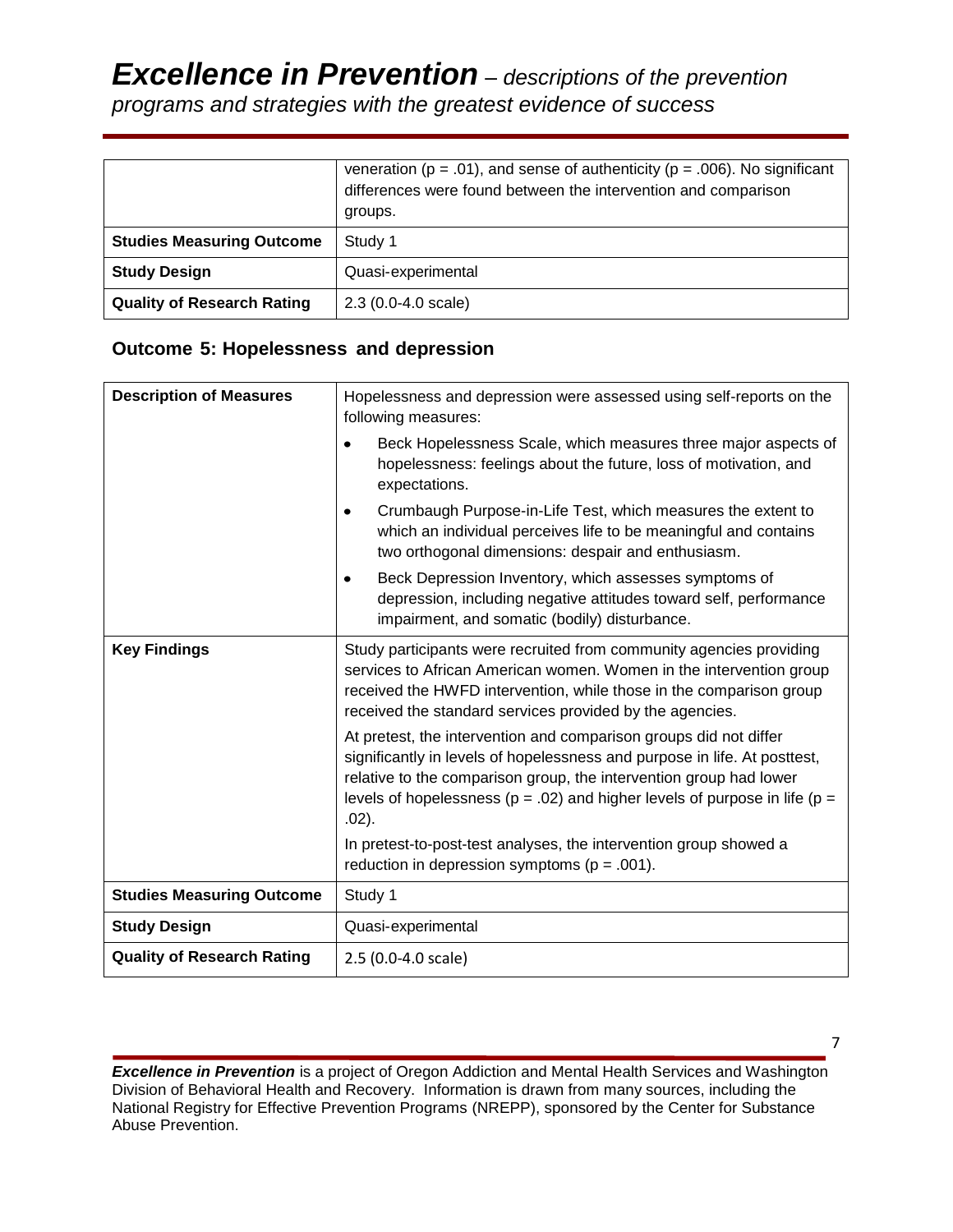- **5. Cost effectiveness report (Washington State Institute of Public Policy – if available)**
- **6. Washington State results (from Performance Based Prevention System (PBPS) – if available)**

## **7. Who is using this program/strategy**

| <b>Washington Counties</b> | <b>Oregon Counties</b> |
|----------------------------|------------------------|
|                            |                        |

#### **8. Study populations**

The studies reviewed for this intervention included the following populations, as reported by the study authors.

| <b>Study</b> | Aqe                                                        | Gender         | <b>Race/Ethnicity</b>             |
|--------------|------------------------------------------------------------|----------------|-----------------------------------|
| Study 1      | 13-17 (Adolescent)<br>18-25 (Young adult)<br>26-55 (Adult) | 100%<br>Female | 100% Black or African<br>American |

## **9. Quality of studies**

The documents below were reviewed for Quality of Research. Other materials may be available. For more information, contact the developer(s).

#### **Study 1**

Nobles, W. W., Goddard, L. L., & Gilbert, D. J. (2009). Culture-cology, women, and African-centered HIV prevention. Journal of Black Psychology, 35(2), 228-246.

Nobles, W. W. (2005). The expanded Healer Women Fighting Disease project: Minority HIV prevention programs. Final grant report for SAMHSA Grant No. SPO9627.

#### **Supplementary Materials**

Gilbert, D. J., & Goddard, L. (2007). HIV prevention targeting African American women: Theory, objectives, and outcomes from an African- centered behavior change perspective. Family and Community Health, 30(Suppl. 1), s109-s111.

#### **Quality of Research Ratings by Criteria (0.0-4.0 scale)**

External reviewers independently evaluate the Quality of Research for an intervention's reported results using six criteria: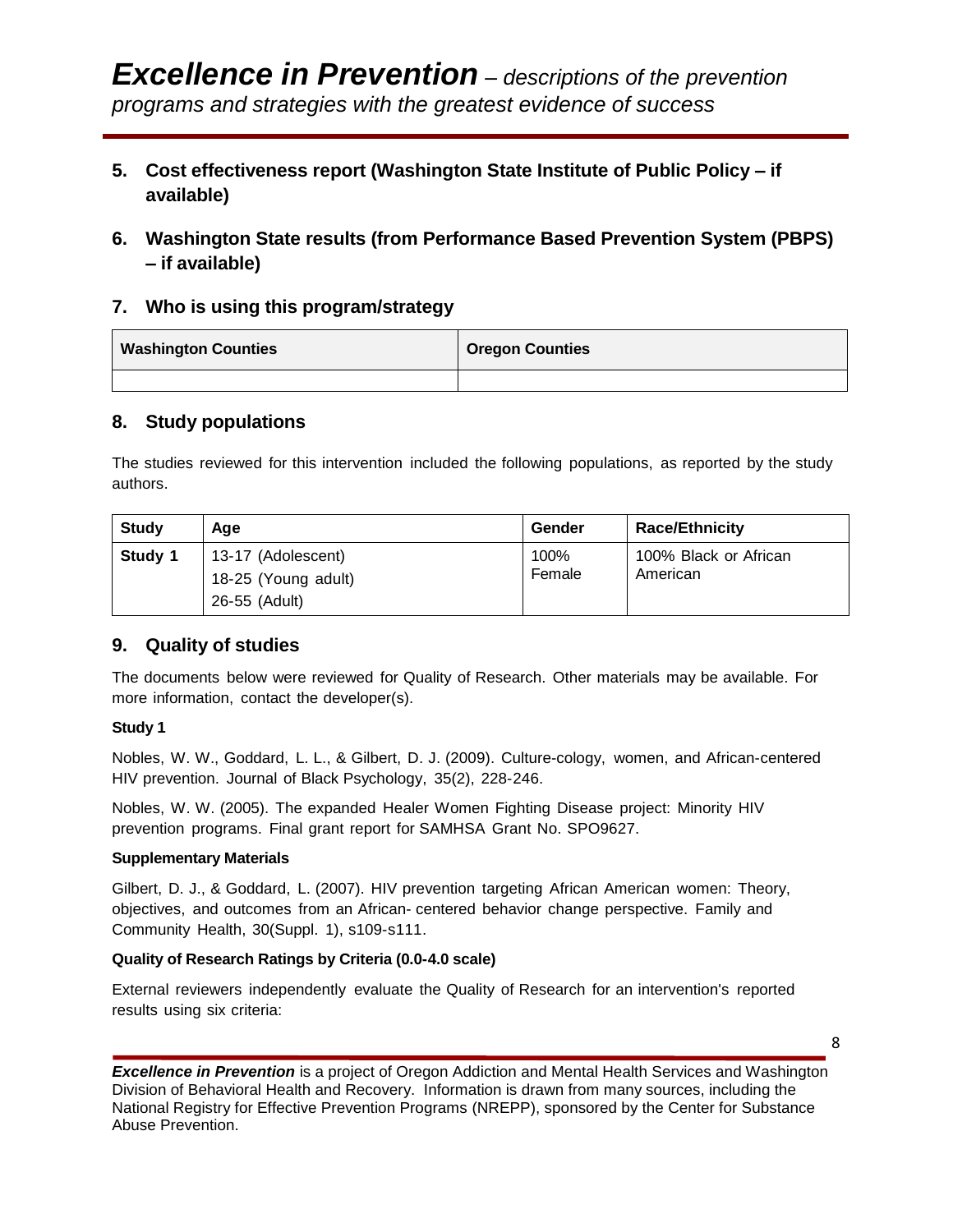- 1. Reliability of measures
- 2. Validity of measures
- 3. Intervention fidelity
- 4. Missing data and attrition
- 5. Potential confounding variables
- 6. Appropriateness of analysis

For more information about these criteria and the meaning of the ratings, see Quality of Research.

| Outcome                                                                                                        | Reliability of<br><b>Measures</b> | Validity of<br><b>Measures</b> | Fidelity | Missing<br>Data/Attrition | Confounding<br>Variables | Data<br>Analysis | Overall<br>Rating |
|----------------------------------------------------------------------------------------------------------------|-----------------------------------|--------------------------------|----------|---------------------------|--------------------------|------------------|-------------------|
| 1: Knowledge,<br>attitudes, beliefs,<br>and intentions<br>related to HIV/AIDS<br>and risky sexual<br>behaviors | 2.9                               | 3.0                            | 1.5      | 1.5                       | 3.0                      | 2.5              | 2.4               |
| 2: Self-efficacy                                                                                               | 2.5                               | 3.0                            | 1.5      | 1.5                       | 3.0                      | 2.5              | 2.3               |
| 3: Attitudes toward<br>drug use                                                                                | 3.0                               | 3.0                            | 1.5      | 1.5                       | 3.0                      | 2.5              | 2.4               |
| 4: Self-worth                                                                                                  | 2.5                               | 2.5                            | 1.5      | 1.5                       | 3.0                      | 2.5              | 2.3               |
| 5: Hopelessness<br>and depression                                                                              | 2.9                               | 3.3                            | 1.5      | 1.5                       | 3.0                      | 2.5              | 2.5               |

#### **Study Strengths**

Many of the measures used in the study are well established and have good psychometric properties (e.g., Beck Hopelessness Scale, Beck Depression Inventory, Crumbaugh Purpose-in-Life Test); some have been widely used with African American populations, demonstrating good reliability and validity (e.g., American Red Cross Behavioral Intent Scale, HIV/AIDS scales). A curriculum was used to guide implementation of the intervention. Baseline equivalence between groups was established through similarities in employment status, education, age, number of children, and marital status, reducing threats to internal validity from self-selection and statistical regression.

#### **Study Weaknesses**

Cronbach's alpha coefficients indicate that reliability is questionable or modest at best for some subscales, including, for example, the measures of fatalism, attitudes toward people with HIV/AIDS, and some subscales from the Modified Piers-Harris Scale. Criterion validity was not established. There is limited documentation of process evaluation involving direct observation of the intervention or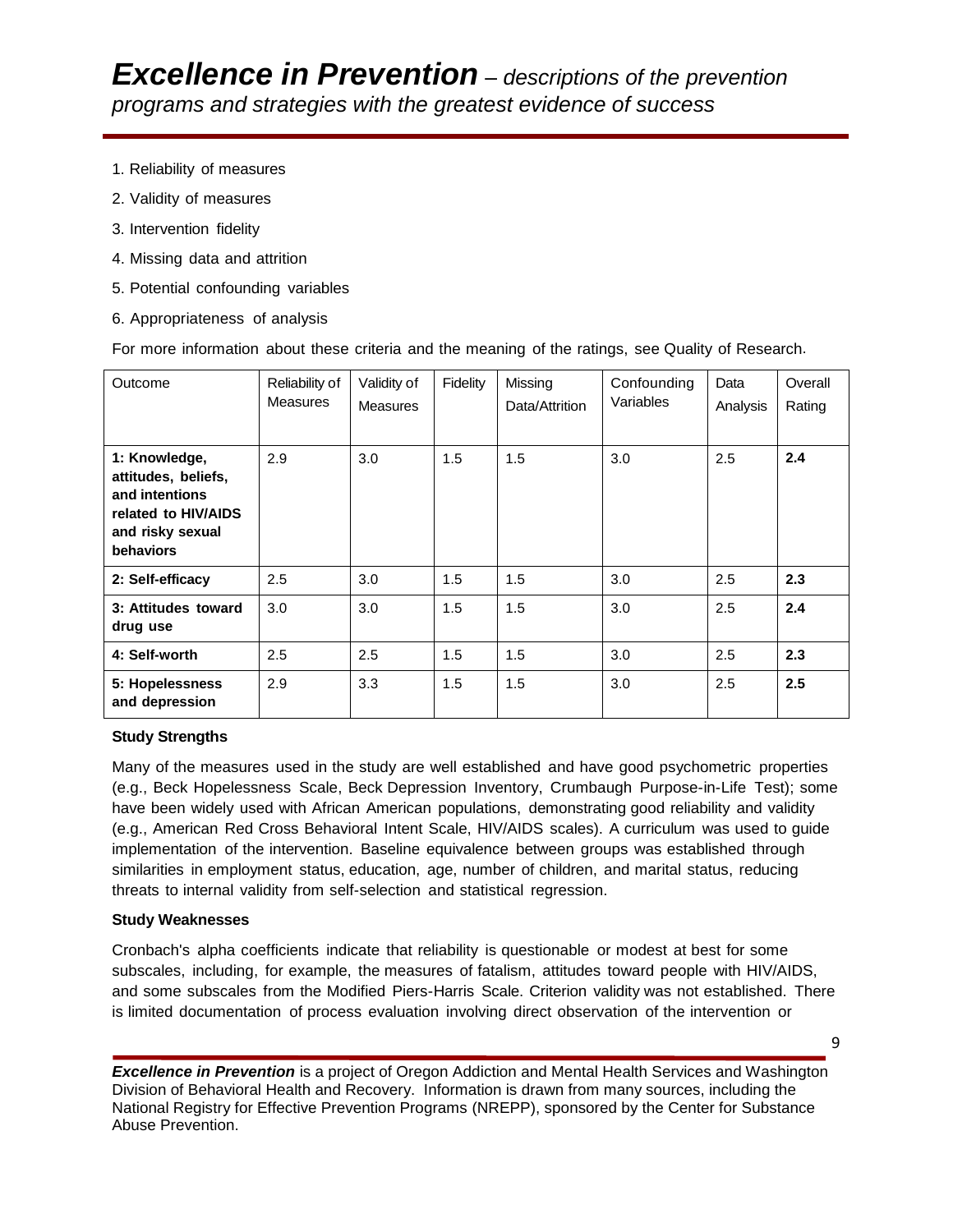control groups, record keeping for attendance at sessions, or records for determining the quality or fidelity of intervention delivery. Attrition was high. Reasons for the attrition rate and how attrition was addressed were not clearly specified. The method used to address missing data was not appropriate. A different data analytic strategy would have been more appropriate given the unequal sample sizes for the intervention and comparison groups.

## **10. Readiness for Dissemination**

The documents below were reviewed for Readiness for Dissemination. Other materials may be available. For more information, contact the developer(s).

#### **Dissemination Materials**

Institute for the Advanced Study of Black Family Life and Culture. (2000). Healer Women Fighting Disease: Agency implementation procedures guidelines. Oakland, CA.

Institute for the Advanced Study of Black Family Life and Culture. (n.d.). Healer Women Fighting Disease: African centered behavioral change HIV & SA prevention training curriculum manual. Oakland, CA.

Institute for the Advanced Study of Black Family Life and Culture. (n.d.). Healer Women Fighting Disease: Assessment/evaluation guidelines manual. Oakland, CA.

Institute for the Advanced Study of Black Family Life and Culture. (n.d.). Healer Women Fighting Disease: Healer woman "You Work on You" participant workbook. Oakland, CA: Author.

Institute for the Advanced Study of Black Family Life and Culture. (n.d.). Healer Women Fighting Disease: Replication manual. Oakland, CA.

Institute for the Advanced Study of Black Family Life and Culture. (n.d.). Healer Women Fighting Disease: Trainer's manual. Oakland, CA.

Institute for the Advanced Study of Black Family Life and Culture. (n.d.). Healer Women Fighting Disease: Training resource materials handouts manual. Oakland, CA.

Nobles, W. W., Goddard, L. L., & Gilbert, D. J. (2009). Culture-cology, women, and African-centered HIV prevention. Journal of Black Psychology, 35(2), 228-246.

#### **Readiness for Dissemination Ratings by Criteria (0.0-4.0 scale)**

External reviewers independently evaluate the intervention's Readiness for Dissemination using three criteria:

- 1. Availability of implementation materials
- 2. Availability of training and support resources
- 3. Availability of quality assurance procedures

For more information about these criteria and the meaning of the ratings, see Readiness for Dissemination.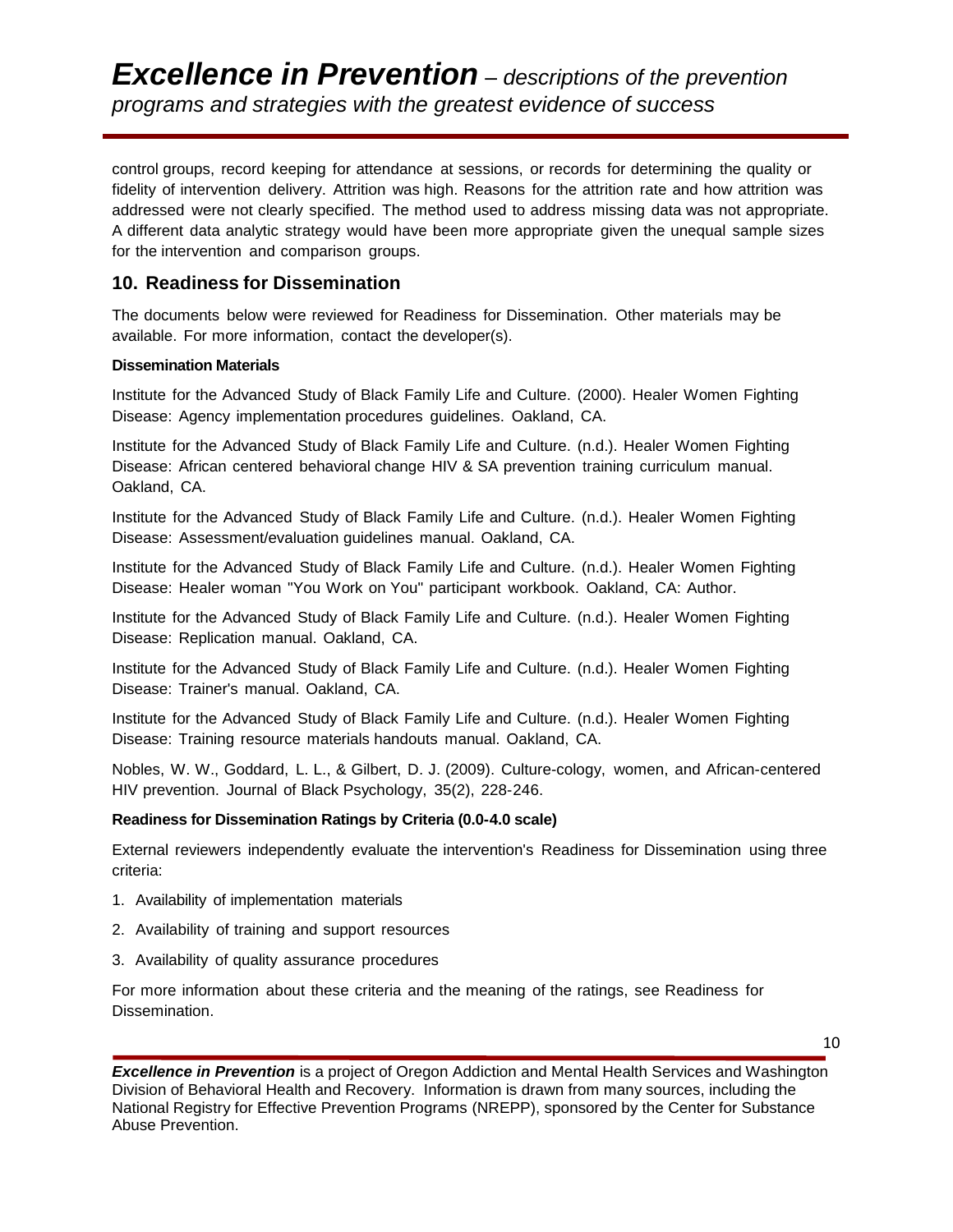| Implementation   | <b>Training and Support</b> | <b>Quality Assurance</b> | Overall |
|------------------|-----------------------------|--------------------------|---------|
| <b>Materials</b> | <b>Resources</b>            | <b>Procedures</b>        | Rating  |
| -3.2             | 3.5                         | 2.4                      | 3.0     |

#### **Dissemination Strengths**

The implementation guide is well written and comprehensive. Information on recruiting and retaining participants is offered to implementers, along with useful organizational guidance for adopting this intervention. A thorough, coherent outline guides the content of implementer training. Process and outcome measures previously used for research purposes are listed as possible tools for ongoing quality assurance.

#### **Dissemination Weaknesses**

Step-by-step procedures for the intervention and sequencing of program components are not clearly described. Implementation materials appear to be geared toward implementation in a particular site versus broader replication. Training materials lack the systematic structure and procedural approach of a standardized training curriculum. Actual fidelity and outcome measures are not provided, and little information is provided on how data derived from the identified measures should be used to improve program delivery.

# **11. Costs (if available)**

The information below was provided by the developer and may have changed since the time of review. For detailed information on implementation costs (e.g., staffing, space, equipment, materials shipping and handling), contact the developer.

| <b>Item Description</b>                                       | Cost                       | <b>Required by</b><br><b>Program Developer</b> |
|---------------------------------------------------------------|----------------------------|------------------------------------------------|
| Trainer's manual                                              | \$340 each                 | Yes                                            |
| Curriculum manual (includes<br>outcome evaluation procedures) | \$25 each, or \$180 for 10 | Yes                                            |
| Replication manual                                            | \$5 each                   | Yes                                            |
| Agency implementation<br>procedures guidelines                | \$75 each                  | Yes                                            |
| Essential training materials kit                              | \$630 each                 | No.                                            |
| Assessment/evaluation guidelines<br>manual                    | \$30 each, one per site    | Yes                                            |